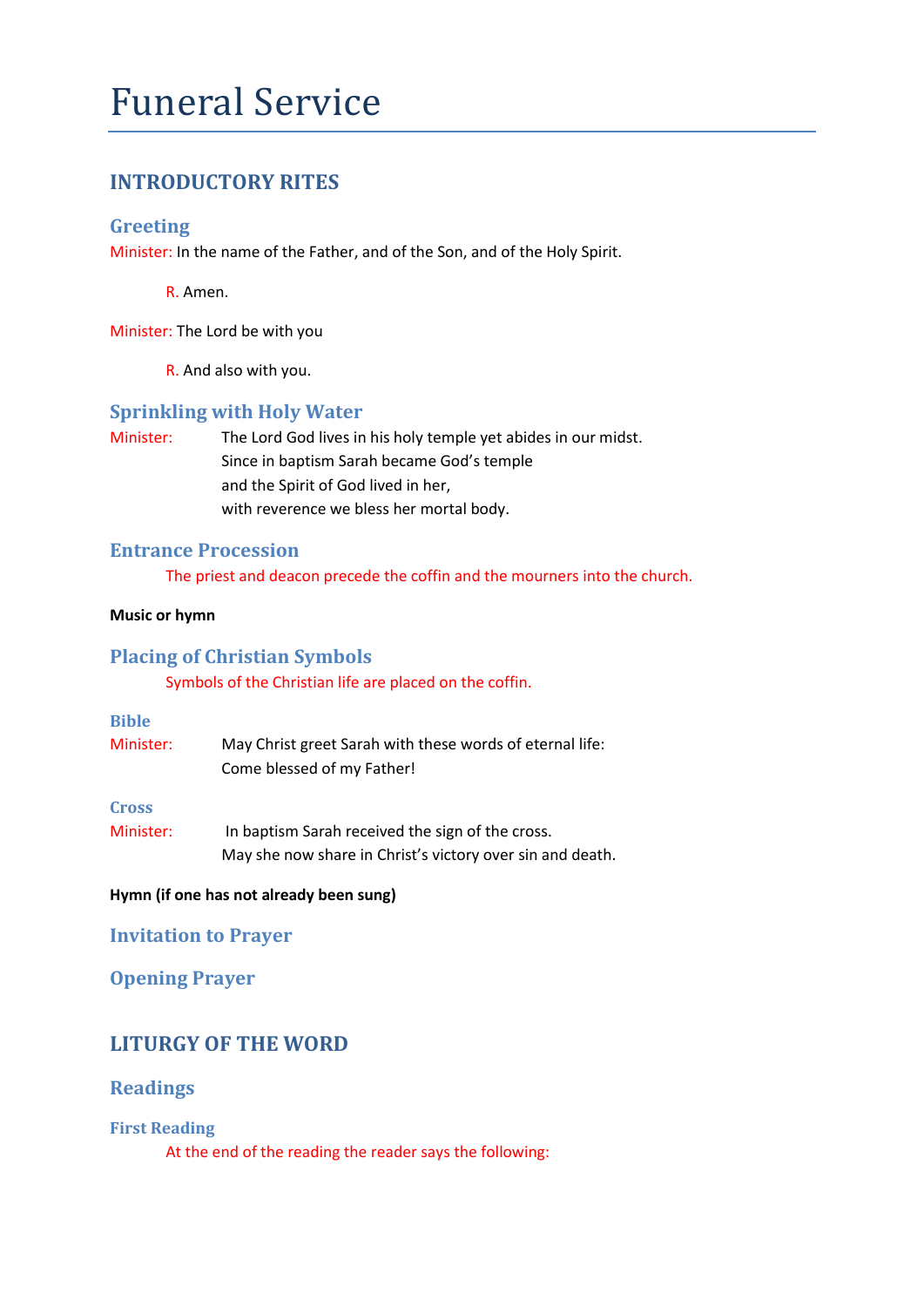Reader: The word of the Lord.

R. Thanks be to God.

**Responsorial Psalm**

**Second Reading** (optional)

At the end of the reading the reader says the following:

Reader: The word of the Lord.

R. Thanks be to God.

#### **Gospel**

Minister: The Lord be with you.

R. And also with you.

Minister: A reading from the holy Gospel according to ...

R. Glory to you, O Lord.

The minister reads the Gospel at the end of which he says:

Minister: The Gospel of the Lord.

R. Praise to you, Lord Jesus Christ.

#### **Homily**

## **General Intercessions**

#### **The Lord's Prayer**

Our Father, who art in heaven, hallowed be thy name; Thy kingdom come; thy will be done on earth as it is in heaven.

Give us this day our daily bread; and forgive us our trespasses, as we forgive those who trespass against us; and lead us not into temptation, but deliver us from evil. Amen.